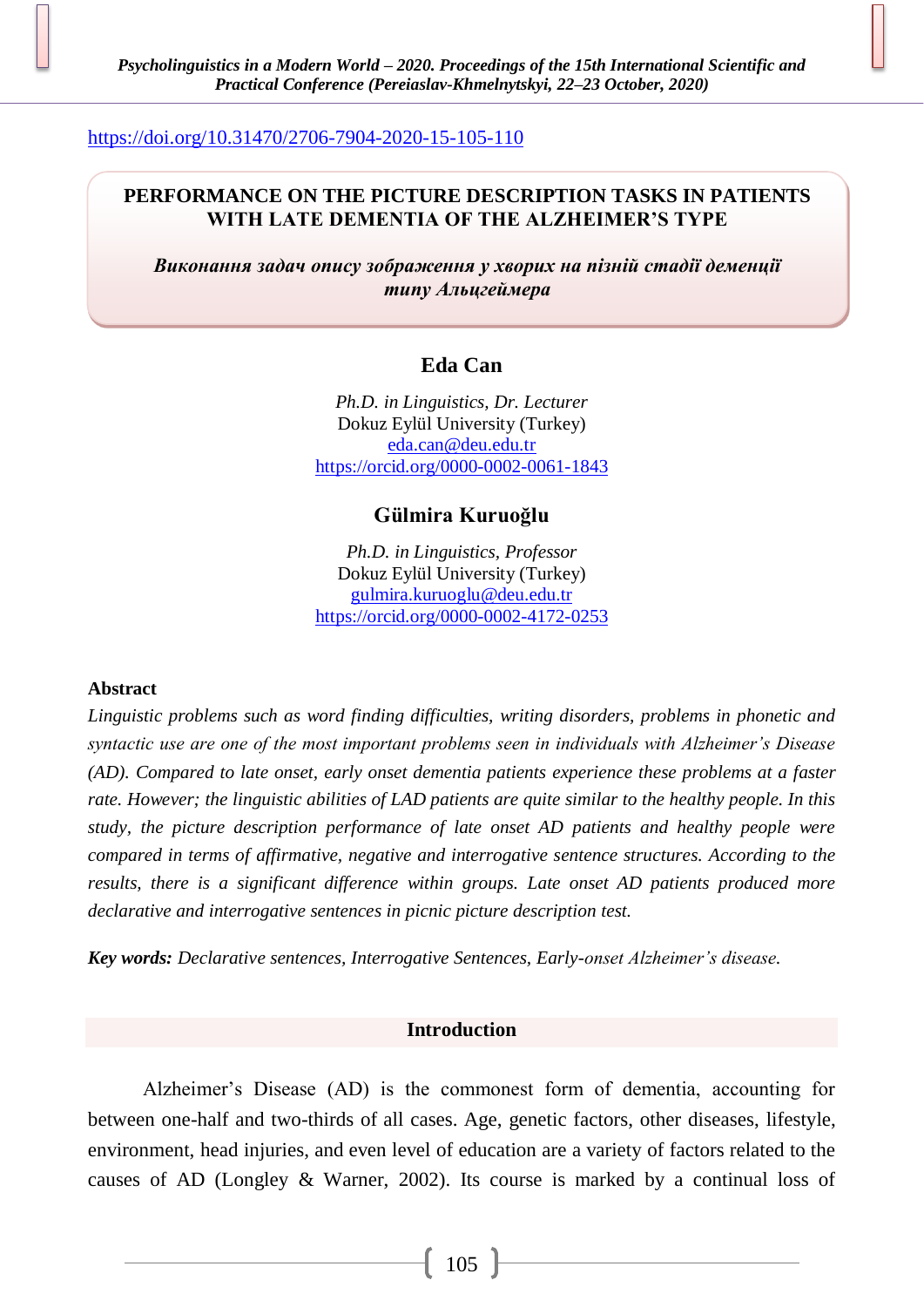neurons and their connections with other neurons that are crucial to memory and other mental functions (Growdon, 2009). AD is divided into three stages by most experts: early, middle and late. Each stages is referenced by degrees of memory loss, activity, sleep disturbance, and other characteristics (Turkington & Mitchell, 2010).

A rare form of AD occurs earlier in life than normally expcted-usually before age 65. Early onset Alzheimer's Disease (LAD) strikes often enough to be given a name: early onset familial AD. Other than the unusually early appearance, the symptoms of LAD are similar to those of AD that appear in older patients. However, some research suggests that people with LAD decline at a faster rate (Turkington & Mitchell, 2010).

Language deficits in AD were studied in many research and according to these research there are major language difficulties in several aspects of language production, such as anomia, impoverished idea density and discourse coherence and a decline in grammatical complexity. Grammatical complexity clinically manifests itself through the use of less structurally complex sentences in individuals with cognitive decline (Filiou et al., 2020). In some of research which are related to the sentence length and complex sentence structures, it is revealed that the performance of AD patients' on syntactic ability differs from the healthy people. Moreover, these differences can also been observed on the two subtypes of AD as late-onset and early-onset (Can & Kuruoglu, 2017, 2018a, 2018b, 2019a, 2019b).

Speech and language production both require significant levels of neurological function. Therefore, information derived from analyzing speech and language production (words and sentences) serves as a useful window into the health of an individual's cognitive ability (Voletti, Liss & Berisha, 2019). In terms of this, it was aimed to find out the use of affirmative, negative and interrogative sentence structures of LAD patients using picture description tasks and compare the results with the people with normal aging.

#### **Methods and Techniques of the Research**

Connected language involves ongoing interactions among diverse cognitive processes including semantic storage and retrieval, executive functions, and working memory, which contrasts with isolated tasks such as picture naming. Picture description tasks are useful tools for detecting differences in a wide variety of language and communicative measures (Mueller et al., 2018). Starting from this point of view, Picnic Picture Description Test (from Western Aphasia Battery, Revised: Kertesz, 2007), Cookie Theft Picture Description Test (from Boston Diagnostic Examination of Aphasia: Kaplan, Goodglass & Weintraub, 2001) were used in order to reveal the performance of EAD patients on picture description in terms of affirmative, negative and interrogative sentence structures. The mean age of EAD patients is 59.86 and all of them were diagnosed as mild or moderate EAD.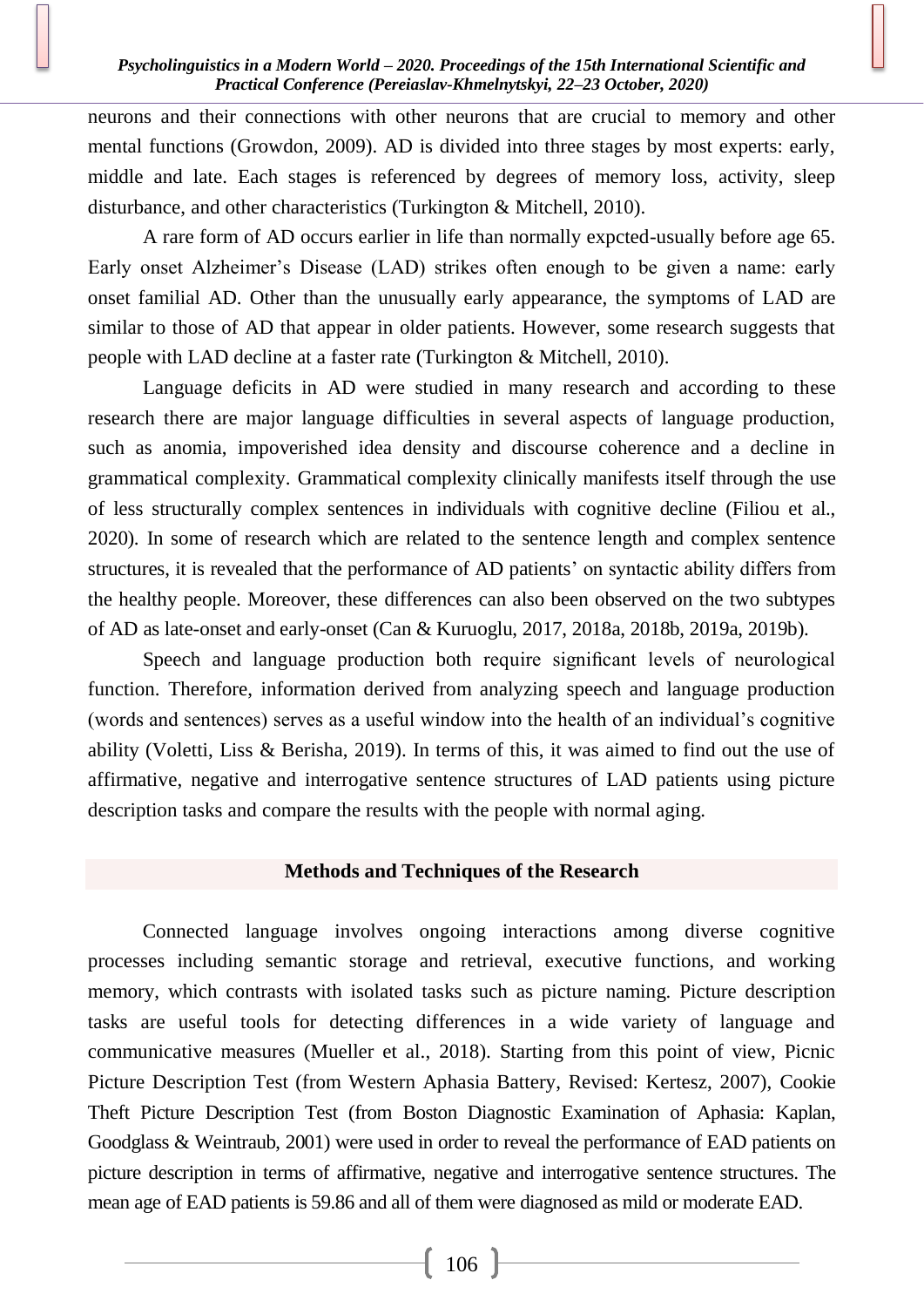The performance of EAD patients on picture description was recorded first and than transcribed based on the DuBois' discourse transcription symbols (1993). In their descriptions, just grammatically acceptable affirmative, negative and interrogative sentences were analysed. This analysis was supported by Qui-square test and median test.

### **Results**

The statistical analysis started wtih the comparison of the two groups and found out that there was no significant difference within groups. With this result, second part of analysis started and all data received from the picture descriptions were analysed within tests and within groups. According to the results related to the picture descriptions, it was revealed that, the number of negative and interrogative sentences that LAD patients produced was higher in picnic picture description test compared to cookie-theft (Affirmative: % 31 / Negative: % 26 / Interrogative: % 42.7) (p<0,001).

According to the results related to the group comparison, it was found out that in picnic picture and cookie-theft picture description tests there was a statistically significant difference between LAD patients and CG in terms of declarative and interrogative sentences (Picnic picture: p<0,000/Cookie-theft: p<0,006). In picnic picture, LAD patients produced higher amount of interrogative sentence structures compared to the CG. However, CG produced more affirmative and negative sentence structures compared to LAD patients. In cookie-theft picture description test, LAD patients produced higher amount of interrogative sentence structures compared to the CG. The number of affirmative and negative sentences produced by CG was higher than the production of LAD patients in cookie theft.

As a result of these comparisons, it was revealed that the picture description performance of LAD patients were different from CG in terms of affirmative, negative and interrogative sentences.

#### **Conclusions**

In this study, the picture description performance of LAD patients were investigated and after the analysis it was found out that in description tests their performance differentiated. LAD patients produced more negative and interrogative sentence structures and less affirmative sentence structures compared to the age-matched healthy people.

In literature, there are some researches aimed to analyse the syntactic abilities of AD patients. Only a small portion of studies have investigated AD abilities on sentence production and morphosyntactic production abilities (as cited in Curti, 2020). In some researches, the sentence production of AD patients were analysed and it was revealed that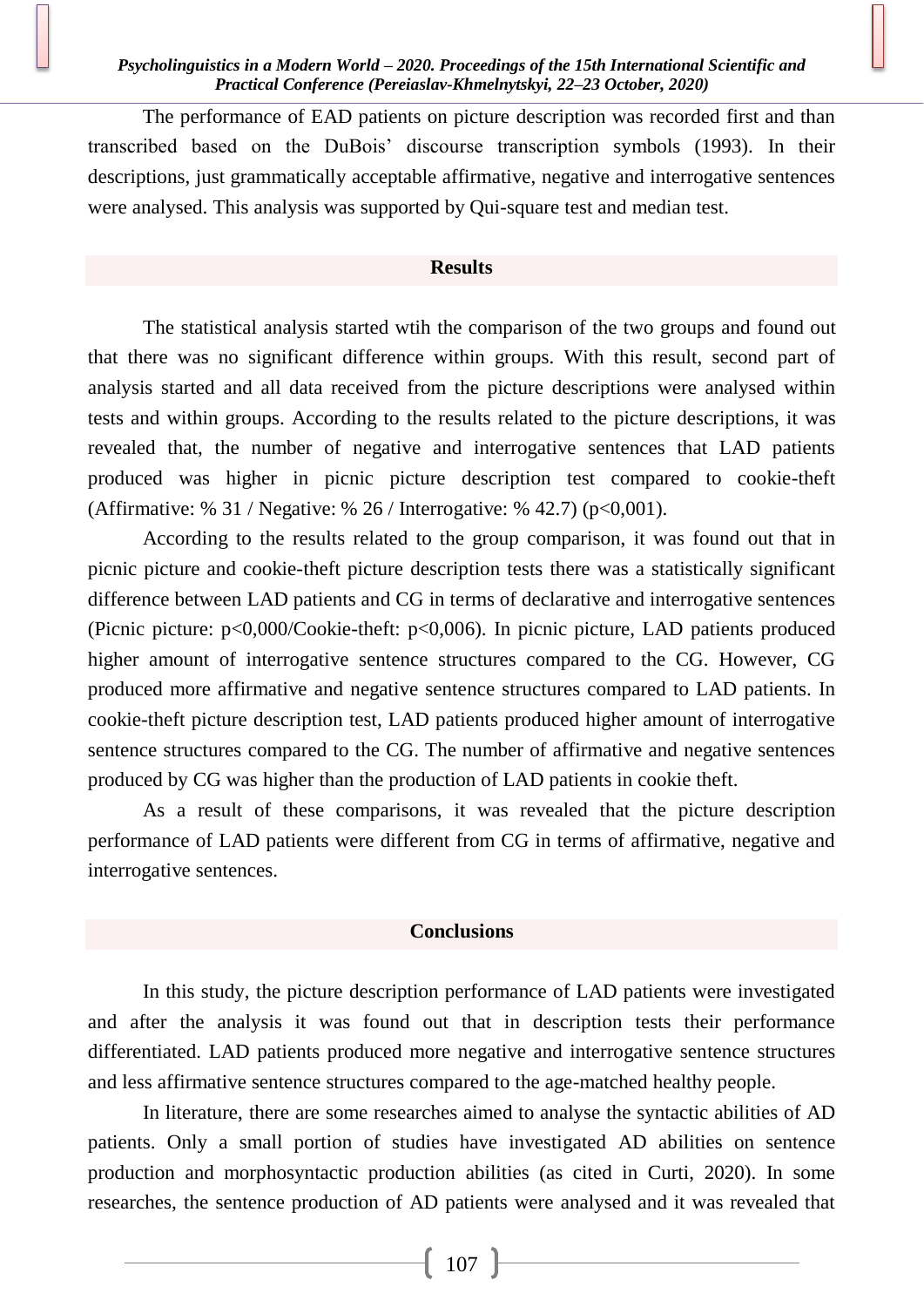AD patients tended to use simple sentence structures more compared to the complex sentence structures (Can & Kuruoglu, 2017, 2018a, 2018b, 2019a, 2019b).

In literature, there are also several studies related to informative language and speech features and they reveal that these features capture problems with word retrieval, semantic processing, acoustic impairment, and errors in speech and communication (Petti, Baker & Korhonen, 2020). However, syntactic ability is another crucial subject that gives information about the language ability of people with AD. In literature there are also some studies about complex sentence structures but affirmative, negative and interrogative sentence structures were not investigated. There are some researches about the perception of words as positive, negative or neutral (Phelps et al., 1997) and the perception of pictures (Kensinger et al., 2002). In the latter, pictures were analysed and was tried to reveal the connection between perception and working memory (Kensinger et al., 2002). AD patients have working memory problems due to the deficits in neural interconnections between the posterior and frontal brain areas. Memory problems can also be the reason of difficulties in sentence comprehension and sentence production (Altmann & McClung, 2008). Working memory has a role in sentence processing and provides linguistic information for this process (Sung, Kyung & Hyang, 2013). Some studies related to sentence processing indicate a left-temporal network for syntactic processing and bilateral tempro-frontal networks for semantic processing (Lukic et al., 2013). The other studies are mainly examine the syntactic ability of LAD patients related with the comprehension of different sentence structures. For example, Rainville et al. (2007) found out that LAD patients' comprehension was typically affected at more advanced stages of the disease.

Consequently, in this study the picture description performance of LAD patients were investigated. LAD patients produced more negative and interrogative sentence structures and less affirmative sentence structures compared to the healthy people with normal aging. It is believed that due to sceptical behaviours and always being in a negative mood, LAD patients' sentence production was different in picture description tests.

#### **References**

- Altmann, L.J., & McClung, J.S. (2008). Effects of semantic impairment on language use in Alzheimer's disease. *In Seminars in Speech and Language, 29*(1), 18-31. <https://doi.org/10.1055/s-2008-1061622>
- Can, E., & Kuruoglu, G. (2017). Sentence Length of Turkish Patients with Early and Late-Onset Alzheimer's Disease. *Humanities and Social Sciences Review, 06*(02), 69–78.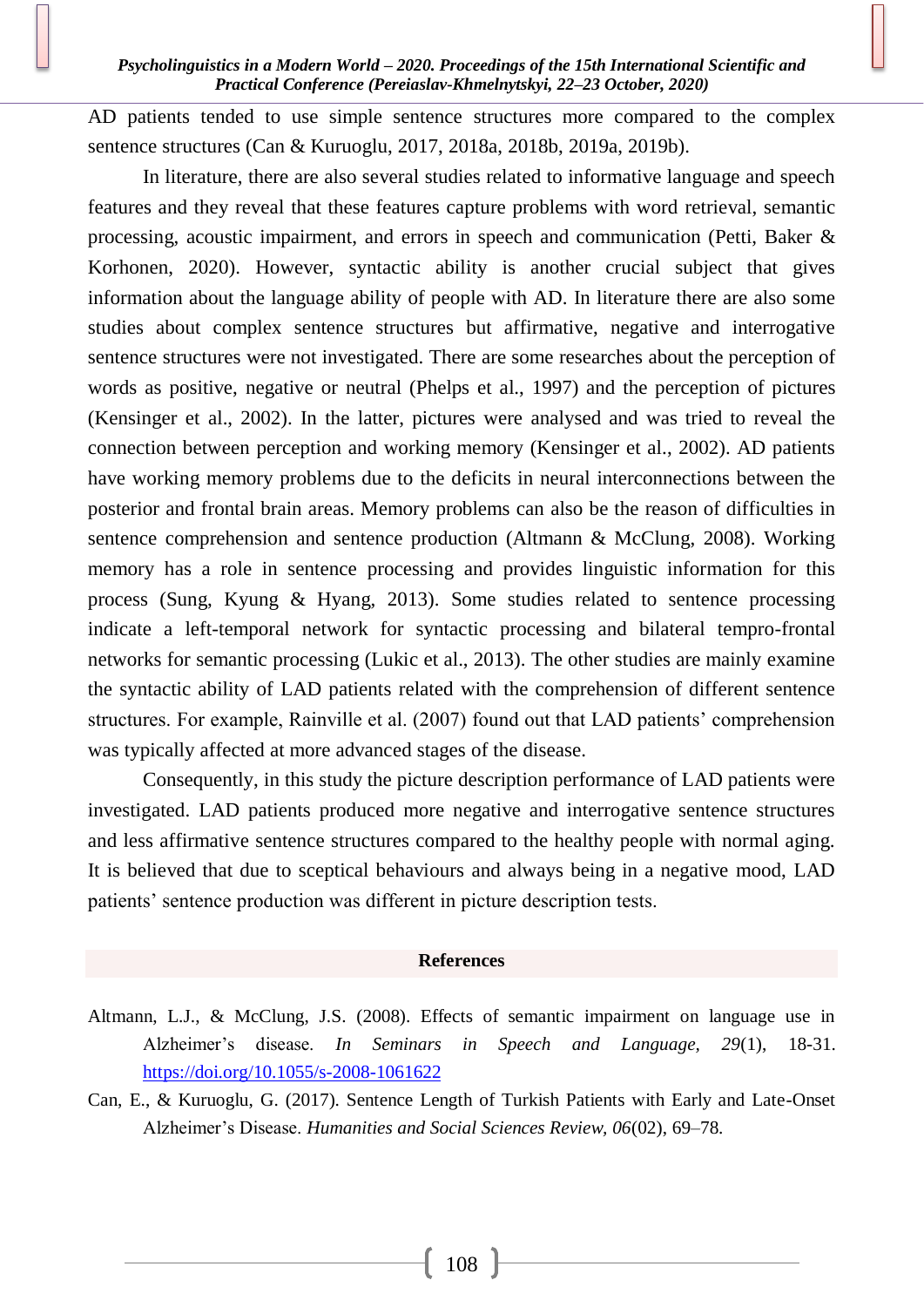- Can, E., & Kuruoglu, G. (2018a). A comparison of Sentence Production of Turkish Patients with Early and Late-Onset Alzheimer's Disease. *International Journal of Psycho-Educational Sciences, 7*(1). 68-73.
- Can, E., Kuruoglu, G., & Ozsoy, A.S. (2018b). Geç başlangıçlı Alzheimer tipi demans hastalarının dil kullanımı: Basit tümce açısından inceleme. In Neslihan Kansu Yetkiner ve Mehmet Şahin (Eds.), *Dilbilim ve Çevribilim Yazıları* (pp. 36-47). 2. Baskı Ankara: Anı Yayıncılık.
- Can, E., & Kuruoğlu, G. (2019a). Language Changes in Late-Onset Alzheimer's Disease. *Psycholinguistics, 25*(2), 50-68.<https://doi.org/10.31470/2309-1797-2019-25-2-50-68>
- Can, E., & Kuruoğlu, G. (2019b). Spontaneous Speech in Dementia. *Psycholinguistics, 26*(2), 175- 189.<https://doi.org/10.31470/2309-1797-2019-26-2-175-189>
- Curti, S. (2020). *The Morphosyntax Interface in Alzheimer's Disease*.
- Du Bois, J. W., Schuetze-Coburn, S., Cumming, S., & Paolino, D. (1993). Outline of discourse transcription. In Jane A.Edwards & Martin D. (Eds.), *LampertTalking Data: Transcription and coding in discourse research* (pp. 45-89). New York: Psychology Press.
- Filiou, R.P., Bier, N., Slegers, A., Houzé, B., Belchior, P., & Brambati, S.M. (2020). Connected speech assessment in the early detection of Alzheimer's disease and mild cognitive impairment: a scoping review. *Aphasiology, 34*(6), 723-755. <https://doi.org/10.1080/02687038.2019.1608502>
- Growdon, J.H. (2009*). A Guide to Alzheimer's Disease*. Harvard Health Publications.
- Kaplan, E., Goodglass, H., &Weintraub, S (2001). *Boston naming test* (2nd ed.). Philadelphia, PA: Lippincott Williams & Wilkins.
- Kensinger, E. (1996). Early and Late Onset as Subdivisions of Alzheimer's Disease. *Harvard Brain* (pp. 26-36).
- Kertesz, A. (2007). *Western Aphasia Battery (Revised) PsychCorp*. San Antonio.
- Lukic, S., Bonakdarpour, B., Den Ouden, D., Price, C., & Thompson, C. (2013). Neural Mechanisms of Verb and Sentence Production: A Lesion-deficit Study*. Procedia-Social and Behavioral Sciences, 94*, 34-35.<https://doi.org/10.1016/j.sbspro.2013.09.014>
- Longley, M., & Warner, M. (2002). Alzheimer's disease: an introduction to the issues. In *Alzheimer's disease: policy and practice across Europe* (pp. 11-20). CRC Press.
- Mueller, K.D., Hermann, B., Mecollari, J., & Turkstra, L.S. (2018). Connected speech and language in mild cognitive impairment and Alzheimer's disease: A review of picture description tasks. *Journal of Clinical and Experimental Neuropsychology, 40*(9), 917-939. <https://doi.org/10.1080/13803395.2018.1446513>
- Rainville, C., Caza, N., Belleville, S., & Gilbert, B. (2007*). Neuropsychological assessment. Clinical Diagnosis and Management of Alzheimer's. Editor Serge Gauthier.* UK: Informa.
- Petti U, Baker S, & Korhonen A. (2020). A systematic literature review of automatic Alzheimer's disease detection from speech and language. *Journal* of the *American Medical Informatics Association*, 27(11), 1784-1797.<https://doi.org/10.1093/jamia/ocaa174>